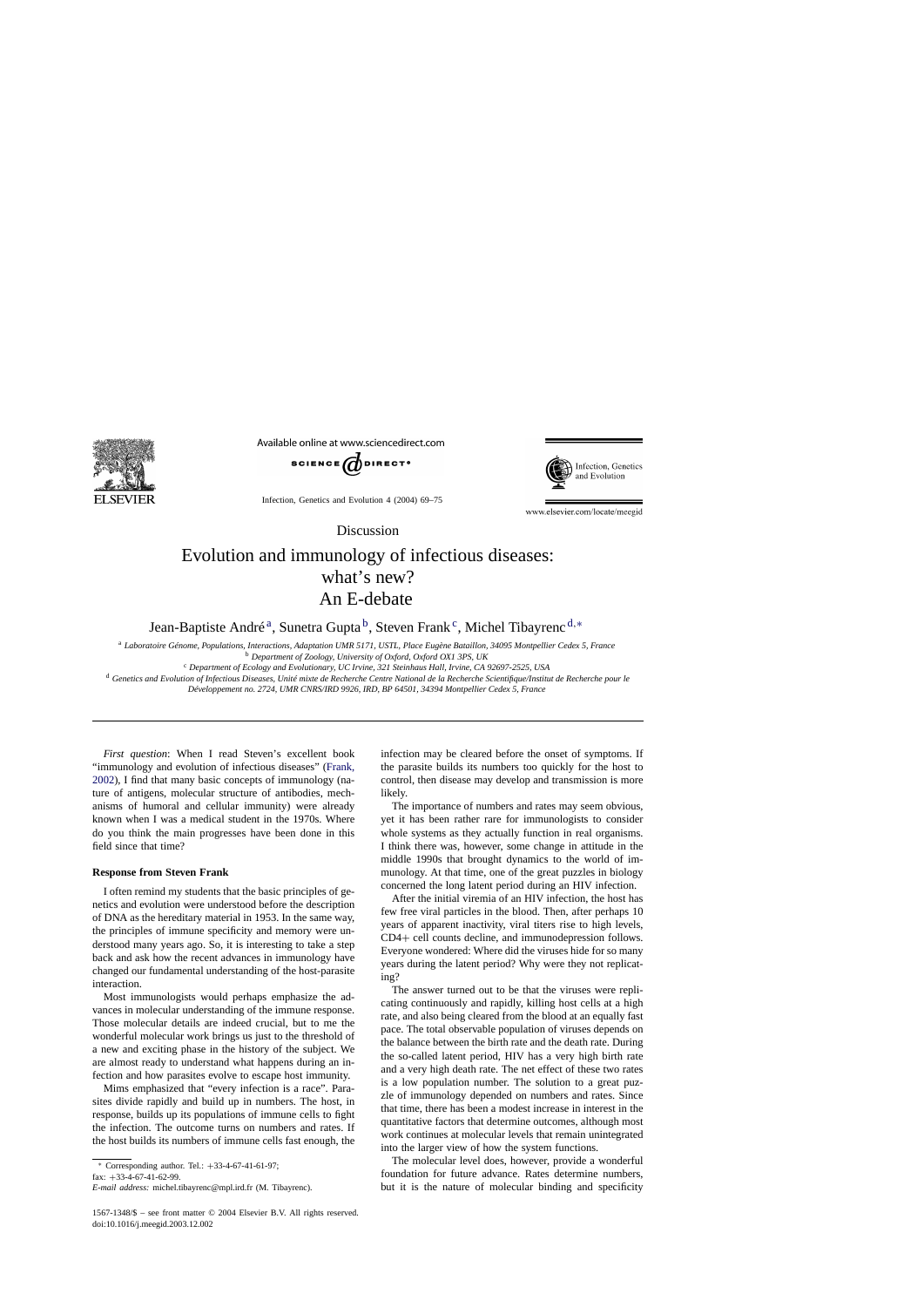between host and parasite that determines rates. For example, structural and physico-chemical studies have established the nature of binding between host antibodies and parasite molecules (epitopes). The nature of that binding determines the speed at which antibodies clear parasites and how much parasites have to change to escape recognition by the host.

Structural studies show that about fifteen amino acids of the antibody surface contact about fifteen amino acids on a parasite epitope. Of the 15 or so amino acids in contact, about five contribute most of the energy of binding. Changes to one or two of the five key amino acids in the epitope are usually sufficient to greatly reduce binding and allow parasite escape. Physico-chemical studies can measure the binding affinity, which determines the number of free and bound antibodies and epitopes at equilibrium, and the on and off rates of binding that determine the kinetics of the antibody-epitope interaction.

For the first time in the history of biology, we have a glimpse of the whole from the level of molecular structure and binding, through the dynamics of biochemical reactions, to the numbers and parasite and immune cells and their rates of expansion and clearance, on to polymorphisms in populations at particular nucleotide and amino acid sites, through the fitness consequences of those polymorphisms and the patterns of evolutionary change over time and space.

Perhaps all of this extends a bit beyond the original question concerning immunology. But even within more traditional immunological subjects, there are signs of the same sort of potential. For example, Rao's lab has done some very interesting work on immunodominance—the tendency of the immune system to focus its response on very few epitopes in spite of the initial ability to recognize and respond to many different epitopes of a parasite. Rao has shown how the kinetics of antibody-epitope binding determine which immune cell lineages expand and dominate the immune response. Those studies show how molecular details of binding determine rates of cellular birth and death and consequently the numbers of immune cells and antibodies specific for particular epitopes. Binding, numbers, and rates—these are the advances in immunology that will tell us how systems function in real organisms and why different parasites follow their particular evolutionary paths.

#### **Response from Sunetra Gupta**

In my opinion, the main contribution of immunology over in the last decade or so has been to provide a sensible counterpoint to the excessive excitement surrounding the vast capabilities of molecular methods to provide detailed information on host–pathogen systems. The continued importance of 'traditional' immunological methods (although these too have undergone considerable refinement) has led us back repeatedly to the fundamental realization that how a substance is recognized and dealt with is far more critical than the correct 'description' of the substance itself. Steven's book abounds with such examples and very successfully demonstrates how immunological studies play a fundamental role at the interface between molecular biology and theory (by which I do not mean mathematical modelling, but the whole business of trying to understand what is going on!). Molecular methods such as high throughput sequencing can provide ways of rapidly testing certain hypotheses, but the generation of these hypotheses depends critically in the first place on information regarding how the immune system interacts with the pathogen, or indeed how various components of the immune response interact with each other. Clues can be found in laboratory studies, but also crucially from large scale population studies, and I would argue that the techniques that enable us to conduct these studies at the fine scale that we are now able to, constitute a major advance in the field since the 1970s. The accurate quantification of the various responses by new techniques such as flow cytometry or tetramer staining also provides the opportunity for exploring such systems using mathematical models as a tool, provided that we are careful to use numbers to illuminate rather than obfuscate the basic processes.

I do not entirely agree that there have been no major conceptual advances since the 1970s regarding the basic mechanisms of immunity (consider, for example, all the new insights that have been gained regarding antigen presentation) or that we have not added fruitfully to our catalogue of fascinating methods by which pathogens evade immunity (such as mimicry of complement regulators by Poxvirus). But I do feel that the main role of immunology at this point in time is to act as a strict chaperone to molecular biology, and pave the way for a more integrated approach to the study of infectious disease.

## **Response from Jean-Baptiste André**

Progress in a discipline is often more a matter of slowly changing point of view than of specific new results. Hence, answering such a question pertinently requires to be a specialist of the discipline, which I am not in Immunology. I will thus only highlight, subjectively, a point I have been particularly interested in: the understanding of immune memory. Recent works indeed concur to substitute a naïve picture of memory as a static library of formerly activated lymphocytes with a more complex image of a maturing memory, optimized during primo-infection as well as at each new parasite encounter. I review non-exhaustively a few examples of such works.

(i) During an immune response, the lymphocyte population optimizes its affinity for the antigens through the selective expansion of cells with highest affinity ([Busch](#page-6-0) [and Pamer, 1999; McHeyzer-Williams et al., 1999;](#page-6-0) in the case of B cells hyper-mutation accelerates this process [Nossal, 1992\).](#page-6-0) (ii) Following the acute infection, remaining lymphocytes differentiate on a linear pathway from effector cells (slow replicating) to long-term memory cells (highly efficient to replicate when confronted to an antigen) ([Wherry et al., 2003](#page-6-0)). The memory pool is hence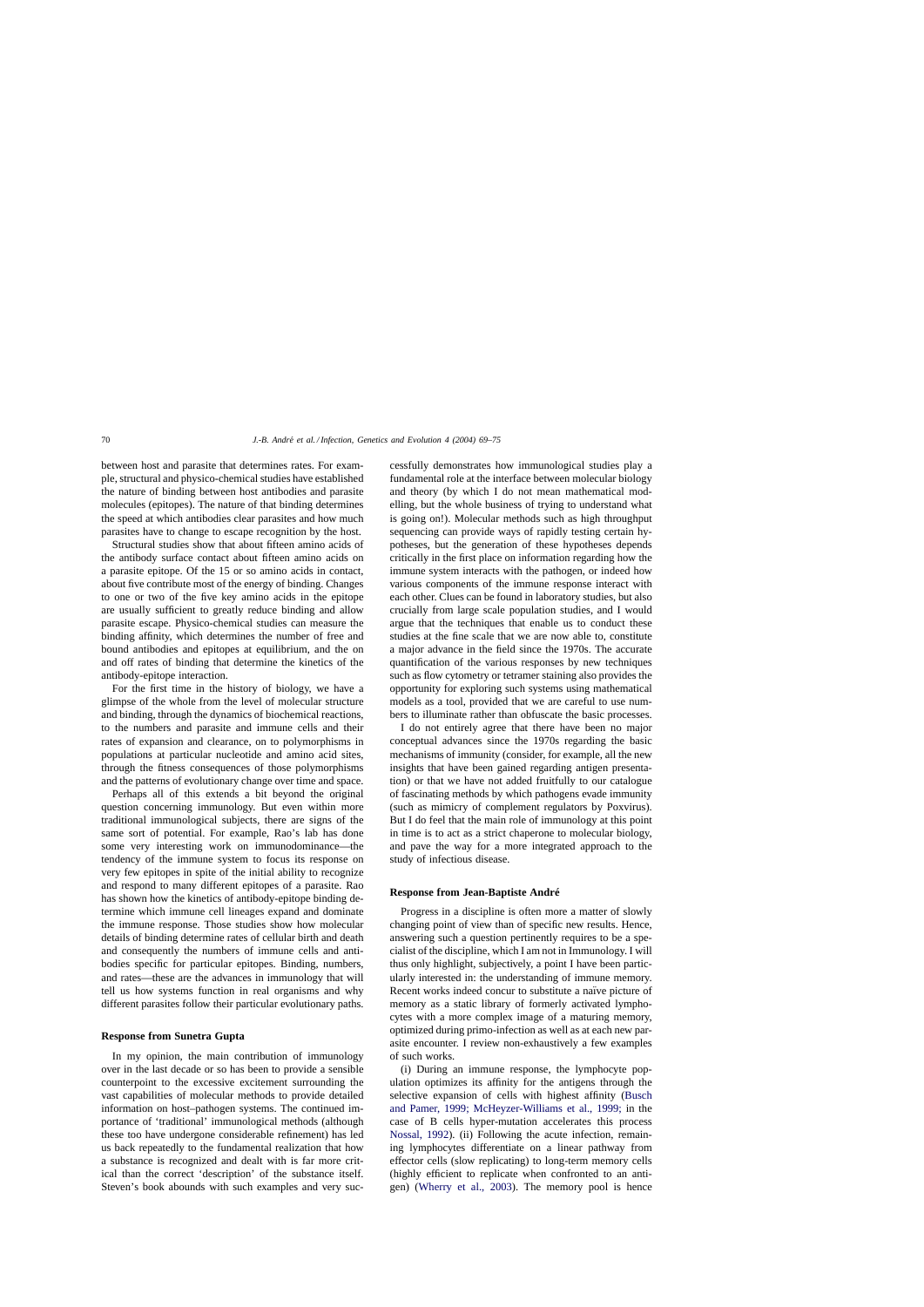different from the naïve one, because of an increased frequency of antigen-specific lymphocytes but also because of a modification of their individual properties (see also [Cho](#page-6-0) [et al., 1999; Veiga-Fernandes et al., 2000\).](#page-6-0) (iii) Thereafter, whether memory lymphocytes can be maintained in the long-run without any stimulation is a debated point (see [Rocha, 2002](#page-6-0) and references therein). Too much stimulation by the cognate antigen can lead to tolerance (loss of functional memory). However, stimulation by MHC seems necessary for the maintenance of efficient memory T cells, showing that the behavior of memory cells is permanently regulated by the organism. (iv) Following its initial formation during primo-infection, the memory pool can still be altered quantitatively and qualitatively as a result of the infection by different parasites ([Selin et al., 1999\).](#page-6-0) The high density of memory cells present after an infection is reduced when a response is mounted against a new infection. However, memory cells that can be cross-stimulated by the new parasite are selectively activated and thus not (or less) affected by this attrition. The high degeneracy of antibody recognition (a given antibody should recognize up to 10<sup>6</sup> different peptide sequences, see Steven Frank's book Chapter 4 and reference therein) might be used to optimize the efficacy of memory by selecting the most polyvalent cells.

I feel that such results, and perhaps many others on memory, yield a picture of immune memory that fits well an evolutionary thinking. The ontogeny of memory guarantees the protection against as many pathogens as possible with the smallest possible cost for the organism. Finally, this goes back to the emphasis of Steven Frank on rates and numbers. What ultimately matters for the coevolution of parasites and immunity is (i) rates and numbers during primo-infections, (ii) changes in rates and numbers owing to memory and (iii) costs of immunity (energetic and risk of self-damages).

*Second question*: [Haldane \(1949\)](#page-6-0) has stated that infectious diseases have been the main selective force in the human species in the last 5000 years. Would you agree with this statement? Do you think it is still the case at nowadays?

## **Response from Steven Frank**

[Haldane \(1949\)](#page-6-0) explained why infectious disease is a major selective force on all organisms: "To put the matter rather figuratively, it is much easier for a mouse to get a set of genes which enable it to resist *Bacillus typhimurium* than a set which enable it to resist a cat". By this, he means that biochemical specificity mediates infectious disease, and small changes in genes can alter biochemical specificity. Thus, rapid genetic changes will often enhance the ability of hosts to recognize pathogens and to defend themselves. So, I do agree that infectious disease has been and continues to be a major force shaping the genetics of human populations.

Jared Diamond has argued convincingly that the rise of agriculture has greatly increased the influx of new diseases

into human populations. Agriculture increases population density, which makes it much easier for new diseases to spread through populations and to be maintained endemically. With agriculture often comes the domestication of animals, which provides a large pool of infectious agents that may be introduced into human populations. Perhaps people now believe that SARS and HIV are aberrations of modern society and widespread travel. But most major human pathogens probably have spread widely in human populations only during the past several thousand years.

In a few cases, we know how particular human genes provide benefits against certain diseases. The CCR5 32 bp deletion that confers resistance to HIV provides a recent example; other cases include the association of particular MHC alleles with geographic regions that have intense infection with malaria. This must be just a fraction of the actual genetic effects; each major infectious disease probably alters gene frequencies of many human loci.

The known cases tend to focus on the spectacular examples of single-gene changes that provide great increases in resistance—CCR5 against HIV and the sickle cell allele against malaria. I suspect that polygenic, quantitative contributions to resistance are widespread in humans but difficult to detect with current methods. There is, for example, some evidence from pigs of high heritability in various measures of immune function.

I imagine that the immune system depends on many quantitative thresholds to determine the timing and strength of immunological response. Each threshold faces a strong trade-off between increasing the strength and rapidity of defense and the morbidity that often follows from a vigorous immune response. The costs and benefits for each threshold must vary over time and space and in response to different infectious agents. For these reasons, I believe that quantitative genetic variability in immune function will be particularly high and will explain much of the variation in individual response to infection. This is an understudied subject waiting to be discovered.

## **Response from Jean-Baptiste André**

One of the major rationale of [Haldane's \(1949\)](#page-6-0) statement is to me that, in the environment of our hunter-gatherers ancestors, the fastest changing factors should have been infectious agents. However this argument has restrictions. Adaptive immunity permits resisting new diseases without evolution and renders resistance to them, such as that to predators, also a matter of quantitative trade-offs, as mentioned by Steven Frank. Moreover, the "importance" of a selective force is measured by the intensity of positive but also purifying selection it yields (one cannot say for instance that the intensity of selection on housekeeping genes is weak only because they are rarely involved in selective sweeps), thus the fact to change is not a sufficient nor a necessary reason for a factor to exert strong selection. Finally, at least since the rise of agriculture, the social environment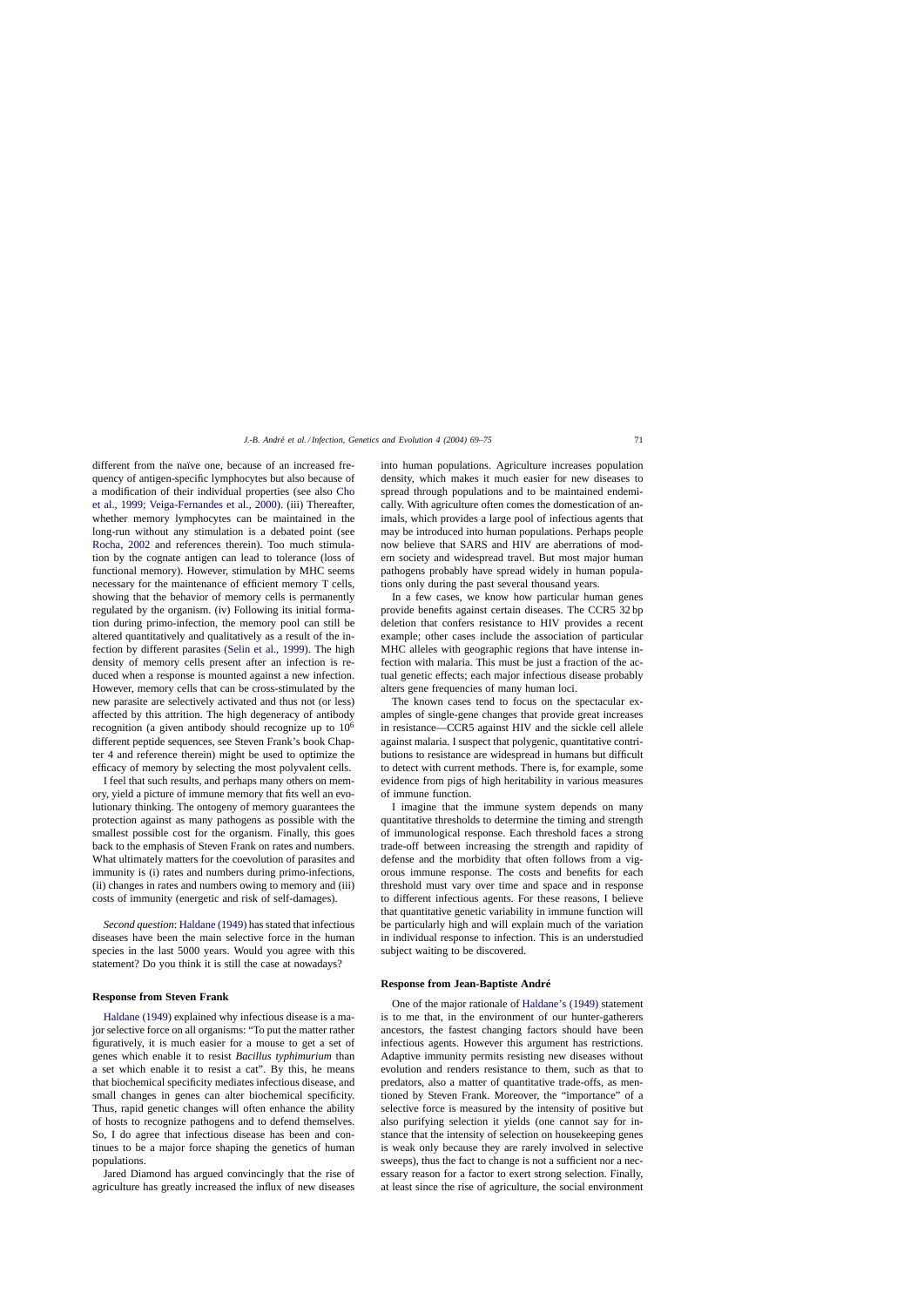of humans has also been changing fast, certainly exerting strong selective pressures.

However, even if I find it difficult to follow firmly [Haldane](#page-6-0) [\(1949\),](#page-6-0) it is undeniable that infectious environment is a major and rapidly changing determinant of one's fitness. As an illustration, one could list the numerous effects that past parasites have on our present phenotype. Infectious diseases have been responsible for the evolution of a complex and costly function of our organism: the immune system. The short generation time and consequent rapid evolution of most pathogens has shaped one of the main characteristics of this system (random antibody variations and clonal selection). Infectious diseases have molded many of our instinctive behaviors (repulsion for dirtiness, in water, food or even social relationships, ... ), as well as culturally transmitted ones (cook meat, wash hands, discover and consume antibiotics, do E-debates on infectious diseases, ... ). Resistance to infections and MHC-dependent body odors are used as criteria for mate choice. Psychology influences immunity and some infectious diseases can be said psychosomatic (warts for instance), infections may therefore be speculated to be also sender-controlled signals in social relations. The list is long of such influences of past infectious diseases.

However, do present infectious diseases still exert selection in developed countries? In a sense yes, because it keeps imperative to resist infections, as shown by the cost of being immuno-compromised. On the other hand, it is clear that the discovery of anti-infectious agents lessens the strength of selection for genetic resistance to new diseases. I would finally bet that, in a social world such as ours, selection on individuals due to diseases will not only exert on genetic resistance but also more and more on other features such as avoidance of "disease-generating" contacts, drug-consumption or drug-tolerance. Besides, the more resistance to infections become culturally transmitted (through learned behaviors or prescribed drugs) the more the pressure due to new pathogens is exerting on the whole social organization to provide rapid and efficient responses (drugs discovery and public health policies). Conclusively, the pressure exerted by infectious diseases on human species may have somewhat shifted recently but it is certainly still present.

#### **Response from Sunetra Gupta**

It is intuitively obvious that certain infectious diseases will impose selective pressure on human populations as there is nothing more definite—as selection goes—than dying before you have had the opportunity to reproduce. Then, of course, there are the other various ways in which disease could impair reproduction, care of offspring, etc. The mouse that has *B. typhimurium* may find it harder to protect itself or its young from a cat, so infectious disease can also act to enhance the force of other mechanisms of selection. This makes it difficult to disentangle infectious disease from other modes of selection in trying to answer the question—what

has been the main mode of selection—and any opinions in this area are perforce impressionistic.

I think it was Steve Jones who suggested that we divide our evolutionary history into epochs governed by disaster, disease and decay (in that order) and I tend to agree with him. Although it is relatively easier to acquire the necessary mutations that protect you from *B. typhimurium* than that extra bit of running power that lets you slip away from the cat, the early stages of evolution are likely to have been dominated by larger predators than infectious pathogens, as well as other forms of physical disaster. As Steven Frank has already mentioned, the loss of hunter gatherer status probably tipped the balance in favor of the smaller predators (i.e. pathogens) by creating the conditions for the spread of infectious disease, as well as providing some protection from tigers and lions due to more advanced social organization and technology. Having dealt with the lions and tigers, we are now in the process of learning to combat our internal predators, and in many developed countries we have achieved enough success that our main concern is now 'decay' rather than 'disease'. Can genes that prevent 'decay' have an evolutionary impact? Only if you believe in grandparenting as a fundamental contribution to the survival of the second generation. So, even in this epoch of decay, the main selective force is likely to be disease, although its burden has clearly been considerably lessened (at least for the time being) in many developed countries. It goes without saying that disease continues to be a major selective force in many less developed countries. The distribution of percentage of total deaths is highly skewed in favor of infectious disease (mainly HIV) in Africa, whereas globally the biggest killers are ischaemic heart disease and cerebrovascular disease. The only major contribution to percentage of deaths that is neither an infectious nor a non-infectious disease comes from road traffic accidents—perhaps that is where we should be looking next for genetic associations!

*Third question*: Steven speaks about thresholds for immune response. I suspect that such thresholds act even more at a population level. Let's score individual immune resistance for a given infectious disease from 0 to 100. An individual scoring 100 will be totally resistant to this disease. However, in a population composed only of individuals scoring, let's say: 50, the spread of this infectious agent will be almost totally inhibited, so that it is useless for the individuals of this population to develop a costly 100. Does it make sense? Has it been modelized for precise examples?

## **Response from Steven Frank**

The level of defense in the group is called herd immunity. The evolution of herd immunity concerns aspects of social behavior because the interests of individuals can differ from the interest of the group ([Anderson and May, 1990\)](#page-6-0). Defense not only protects an individual, but also protects neighbors by reducing the probability of transmission. So,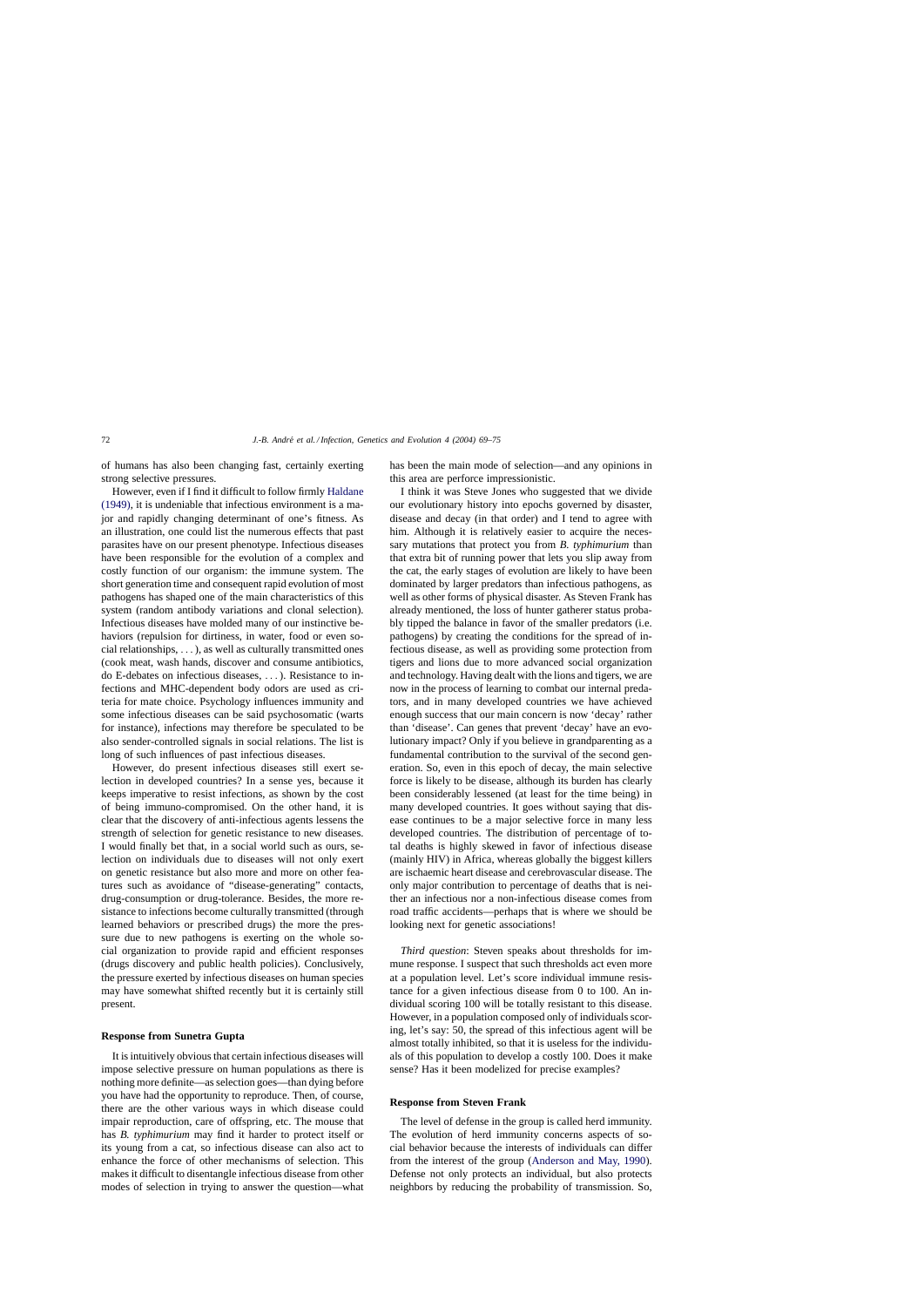when neighbors defend themselves, selfish individuals can get away with little defense and avoid the associated costs. This divergence between individual and group interests causes problems with vaccine compliance–when most members of a group are vaccinated, then selfish individuals gain by avoiding vaccination and the associated risks. This selfish behavior lowers vaccine compliance and imposes a cost on the group.

In terms of costly immune defense, the optimal level expressed by an individual depends on the level of defense expressed by others in the population, the degree to which individual and group interests differ, and variation in the relative cost of defense for different individuals. I made a simple model to study these issues ([Frank, 1998\).](#page-6-0)

The conclusions from the model mostly show what one would expect. More intense risk of disease favors higher levels of defensive expression; greater cost of defense favors lower defensive expression. The gap between the level of defense favored by selfish individuals and the level that maximizes group success depends on the genetic relatedness between individuals and their neighbors. When relatedness between neighbors is high because individuals live near kin, individual interests come closer to those of the group, and the group benefits from a higher and more favorable level of defense. When relatedness is low, selfish tendencies cause lower defensive levels, and the group suffers a higher disease burden.

The most interesting conclusion from the model concerns variation in vigor among individuals. Those individuals in better health suffer less cost for expressing stronger immune defense. Given that stronger individuals tend to express powerful defense, this creates a level of herd immunity that favors weaker individuals to reduce their defensive levels. Thus, small variations in individual vigor lead to large variations in the levels of individual defense.

#### **Response from Jean-Baptiste André**

I do not have many things to add to what Steven Frank says. Two points only.

First, the "population threshold" that Michel talks about is when, owing to host resistance, the parasite's net rate of increase (*R*0) gets lower than one, the parasite becomes unstable, and disappears. However, as host resistance increases, *R*0 decreases continuously toward one and parasite's prevalence continuously toward zero, so I think we should not really talk about a threshold. But this does not change the heart of the question.

Second, concerning the evolution of host resistance, I think that the problem may change a bit if one considers the impact of herd immunity not only on parasite dynamics but also on parasite evolution. Indeed host resistance influences the optimal host exploitation strategy of the parasites (virulence for instance) which influences back the optimal level of resistance of the host (see, for instance, [van Baalen,](#page-6-0) [1998\).](#page-6-0) I briefly mention two potential consequences of this coevolutionary process. First, if herd immunity gets stronger, the parasites may be selected to be more aggressive, because they must counteract immunity and because they have fewer time to exploit the host (I built a model of acute infection which shows this: [André et al., 2003, b](#page-6-0)ut see also [van Baalen, 1998](#page-6-0) or [Gandon et al., 2001](#page-6-0) for instance for general models). The consequence is that parasites become more virulent, especially against hosts with weaker immunity than the group average (roughly speaking). Parasite counter-evolution hence strengthens the selection favoring strongly immunized hosts, which reduces the effect of diminishing prevalence. A second consequence of coevolution is regarding situations where kin selection is operating on herd immunity. In such case indeed, host immunity should evolve as a natural tool of virulence management. One could imagine, speculatively, that different mechanisms of immunity (for instance, different kinds of memory) could have different consequences on parasite dynamics and counter-evolution. Avoiding infection in the short-term (with fewest energy expenditure as possible) might not involve the same mechanisms as reducing the parasite load (reduction of fitness owing to parasites) on the group in the longer-term. The question would then be whether our immunity has been more shaped by individual or by "group" (kin) selection.

#### **Response from Sunetra Gupta**

There are many sophisticated ways of answering this question as Steven has nicely demonstrated, so I have nothing more to say on that matter.

As regards the coevolutionary models that Jean-Baptiste mentions, I think we need to be cautious about adopting 'general frameworks'. Whether or not a parasite will evolve towards higher or lower virulence depends very much on whether there is a mechanistic link between virulence and transmissibility, whether the constituent pathogen types that differ in their virulence characteristics are in fact in competition with each other, and whether the antigens that are targeted in the development of immunity are involved in virulence. For example, the rise in frequency of the sickle haemoglobin gene does not appear to have resulted in increased virulence of *P*. *falciparum* malaria, probably because many of the severe symptoms are linked to its cytoaherence phenotype which involves an antigen that is not associated with the survival of the parasite within a sickle cell. I think that it is essential that evolutionary models are developed very closely in relation to some of the very precise (and also not so precise) immunological detail that is available to us currently, as well as the wealth of data on parasite diversity. And now that we have Steven's book to explain what it is all about, I am afraid we can no longer make the excuse that it is all totally impenetrable to us!

*Fourth question*: Selective pressure due to pathogens has literally carved our genetic background, which has conse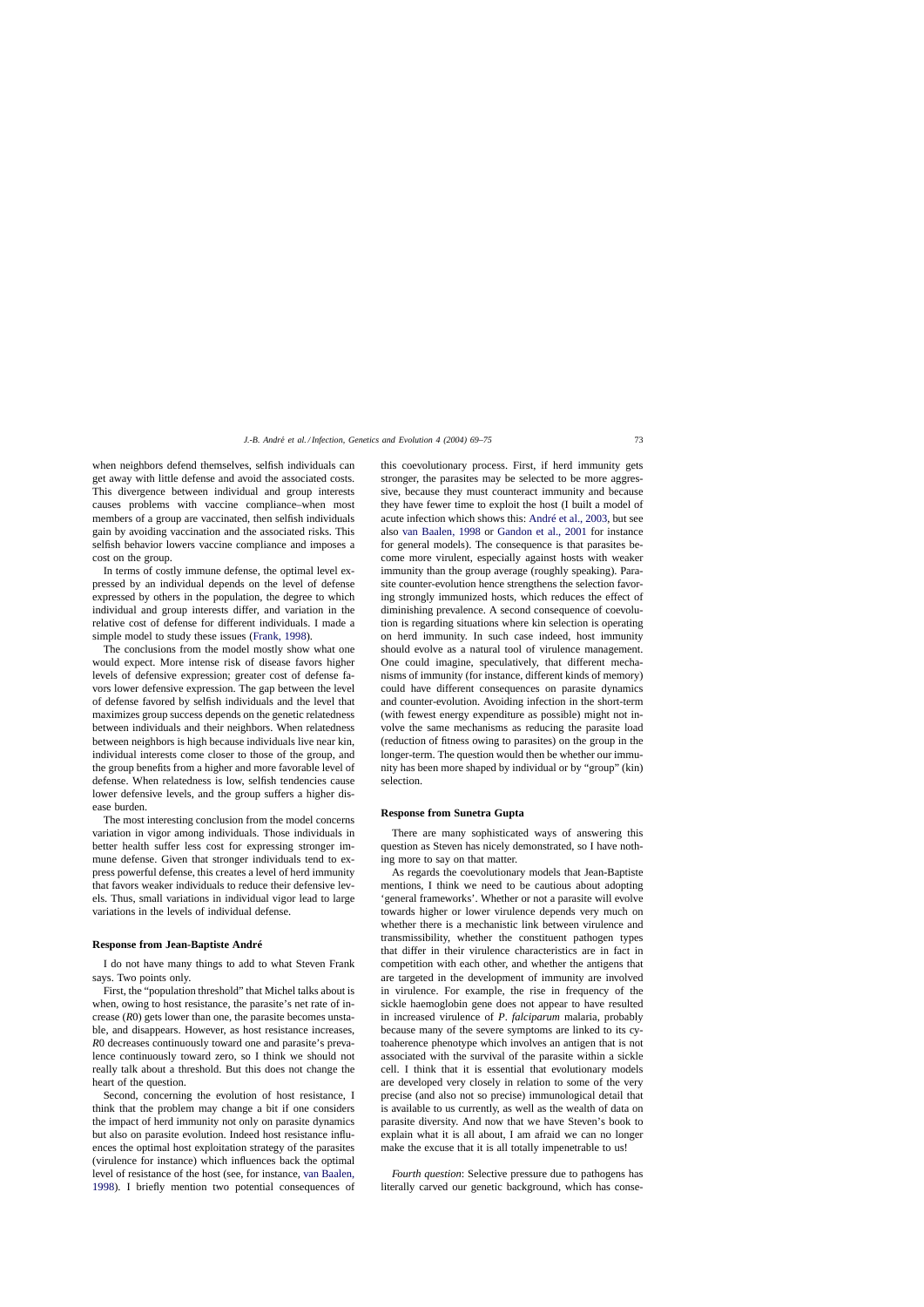quences, not only on our defenses against infectious diseases, but probably on many properties of our species. At least in the industrial world, this selective pressure has been now lowered since the vaccine and antibiotic era, and the progresses of hygiene. Do you envision that this could have drastic evolutionary consequences in the long term?

## **Response from Jean-Baptiste André**

Reducing the pressure of infectious diseases on our genes would certainly have many consequences; but they are quite difficult to guess. They should be of two sorts. First as the selection (positive and/or purifying) due to infections would decrease, selection on other traits, associated with smaller fitness variances, would become possible. More generally, as the hazard of death due to diseases (or predators) is reduced, natural selection on any trait becomes more efficient. Second, and more importantly, lessening the pressure of infectious diseases should have large effects on traits that are advantageous per se but prevented by a trade-off with resistance to infections.

Making a caricature of Michel's question one can wonder what would be the consequences of a total removal of infectious diseases. Such an unrealistic situation would certainly not only yield the disappearance of our immune system or some energy reallocation but a global transformation of our organization. Numerous traits are indeed constrained by the need for resistance and also by the presence of immunity. It has even been hypothesized that the number of genes in our genome could be under the constraint of infectious diseases because having too many genes would render auto-immune avoidance too complicated [\(George, 2002\).](#page-6-0) Our organization might be so much constrained by infectious diseases (skin, digestive tube, brain, behavior, pregnancy) that a world without them would be almost like a world without gravity.

However, a total removal of the selective pressure due to infections is not something one can envisage. The treatments we produce are designed for diseases against which we are poorly resistant; but we do not see the vast number of infections prevented by our natural resistance. Furthermore, the progress of hygiene might certainly yield the reduction of parasite virulence (because their survival in the environment is lowered) but I would not bet for their total eradication and immunity will remain for a long while a good "argument in the negotiation with parasites".

However, Michel is certainly right that the pressure due to parasites is decreasing in the industrial world. But I cannot answer his question! I cannot figure out a trait that would be quantitatively constrained by infections and only by infections (as clearly as the size of the head is constrained by natural birth for instance); nor can I guess which constraint would be mostly relaxed by a given reduction of infectious pressure. Maybe this is because infectious diseases are so important in our organization that I cannot even see what they do.

#### **Response from Steven Frank**

The scope of this question is so broad that is it hard to think about clearly. So, let's consider three particular issues.

Suppose that malaria were somehow brought under control throughout the world. Then the sickle cell allele would likely decline in frequency. This would be an interesting evolutionary consequence, but perhaps not of major significance. In general, various pleiotropic genes held polymorphic by pathogens may eventually move toward fixation. Each case of pleiotropy probably works more or less independently, so whether the total of all such pleiotropies would be somehow be more than the sum of the individual cases is hard to say.

Reduced pathogen pressure shifts mortality to later ages and different causes. This age shift of mortality causes survival to become less potent as an evolutionary force because mortality moves predominantly past the most fecund years. Differences in reproduction become more strongly influenced by variation in fecundity rather than survival. What does this mean for human evolution? Reduced viability selection and enhanced fecundity selection seem important changes, but the consequences are not clear. This is particularly so because culture strongly influences aspects of fecundity, perhaps more strongly than culture affects viability.

The reduction in the average intensity of pathogen pressure may decrease host immunity. This may occur by reduced exposure and immunological memory and by an evolutionary decline in the idle level of immune activity. Such reductions may make humans more prone to severe epidemics. So, the average consequence of pathogen pressure may be reduced, but severe bouts of selection may occur in a more episodic way.

This list makes clear that there can be many different consequences of reduced pathogen pressure. Each will likely have some effect, but whether changes in infectious disease patterns will play a key role in our evolutionary future remains to be seen.

## **Response from Sunetra Gupta**

I assume that this will have evolutionary consequences, many of which have been discussed during the course of this debate, but it is interesting to further speculate how these may be drastic. The interplay between resistance to disease and other factors such as allergy will determine the long-term consequences of the removal of the former, and such intricate relationships are already the subject of current research. A more obvious consequence relates to the challenge of emerging disease in a context where exposure to natural related pathogens is much reduced. The reduction of herd immunity, and the obvious vulnerability it imposes on the human population, can be prevented by the continued imposition of vaccination, but good vaccines only exist towards a handful of diseases. They are those diseases whose threat has been greatly reduced without any